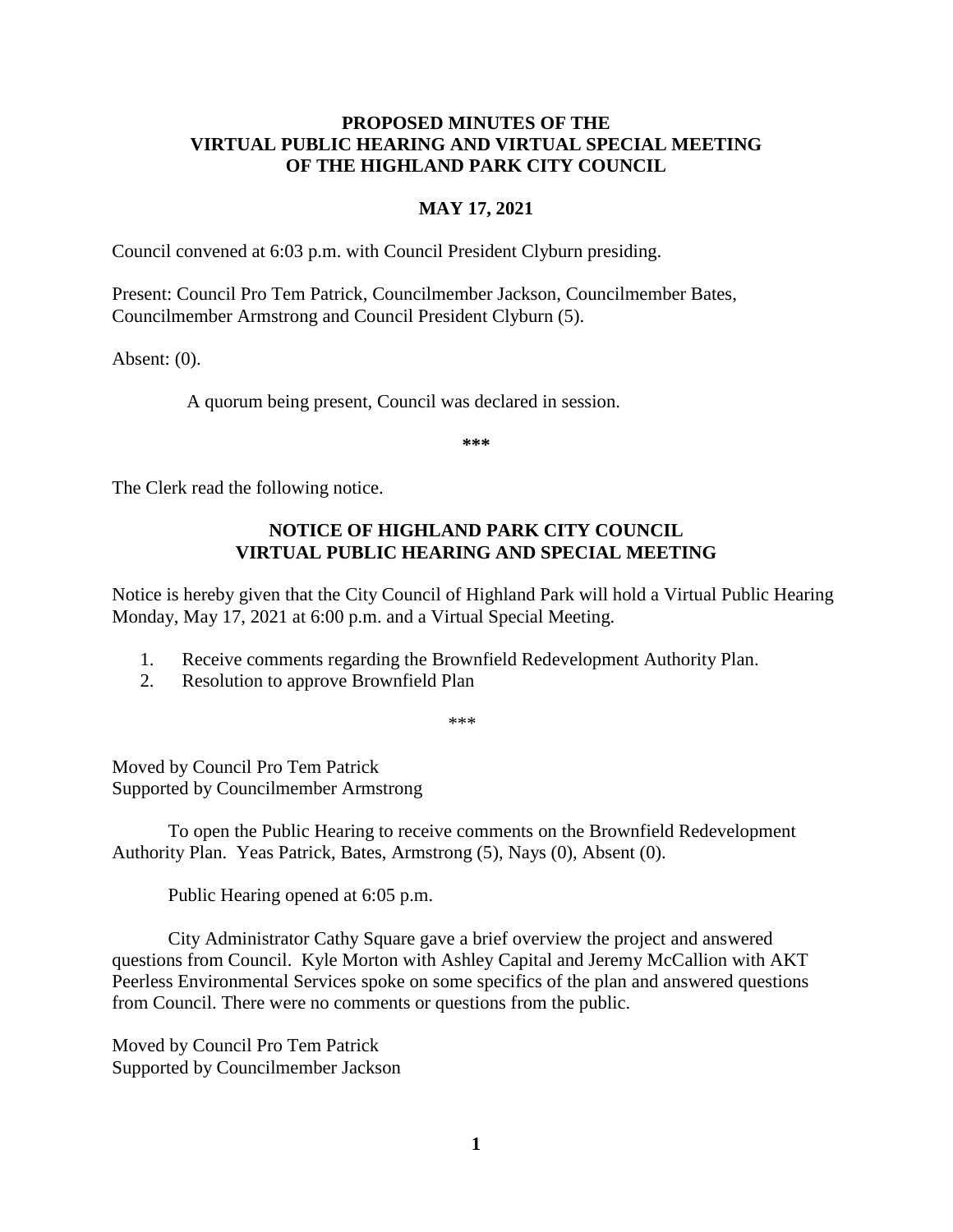To close the Public Hearing on the Brownfield Redevelopment Plan. Yeas (5), Nays (0), Absent (0). Public Hearing closed at 6:211 p.m. closed

Moved by Council Pro Tem Patrick Supported by Councilmember Jackson

**\*\*\***

To open the Special Meeting. Yeas (5), Nays (0), Absent (0). Special Meeting opened at 6:24 p.m.

**\***

The following resolution was submitted for approval.

#### **RESOLUTION APPROVING BROWNFIELD PLAN**

Moved by Councilmember Armstrong Supported by Councilmember Jackson

**WHEREAS**, in accordance with the provisions of Act 381, Public Acts of Michigan, 1996, as amended ("Act 381"), the City of Highland Park Brownfield Redevelopment Authority (the "Authority") has prepared and approved a Brownfield Plan (the "Brownfield Plan") for an area consisting of 230 parcels which are bounded by LaBelle Street, Hamilton Avenue, Davidson Freeway and Thompson Street (the Property"); and

**WHEREAS**, the Authority has forwarded the Brownfield Plan to the City Council requesting its approval of the Brownfield Plan; and

**WHEREAS**, the City is a qualified local governmental unit, as defined under Act 381; and

**WHEREAS**, a portion of the eligible property to be developed pursuant to the Brownfield Plan includes real property consisting of not fewer than 40 and not more than 500 contiguous parcels located within the City which is to be designated a targeted redevelopment area; and

**WHEREAS**, the City will not exceed the statutory limits on the number of targeted redevelopment areas within the City in calendar year 2021; and

**WHEREAS**, in accordance with Act 381, the City Council held a public hearing on the proposed Brownfield Plan on May 17, 2021, during which all persons, including any affected taxing jurisdictions, were allowed an opportunity to comment on the plan and present their view and recommendations; and

**WHEREAS**, the City and Hamilton Corridor LLC, a Michigan limited liability company ("Hamilton Corridor"), previously entered into an Agreement to Purchase and Develop Land by and between the City of Highland Park and Hamilton Corridor, LLC (the "Development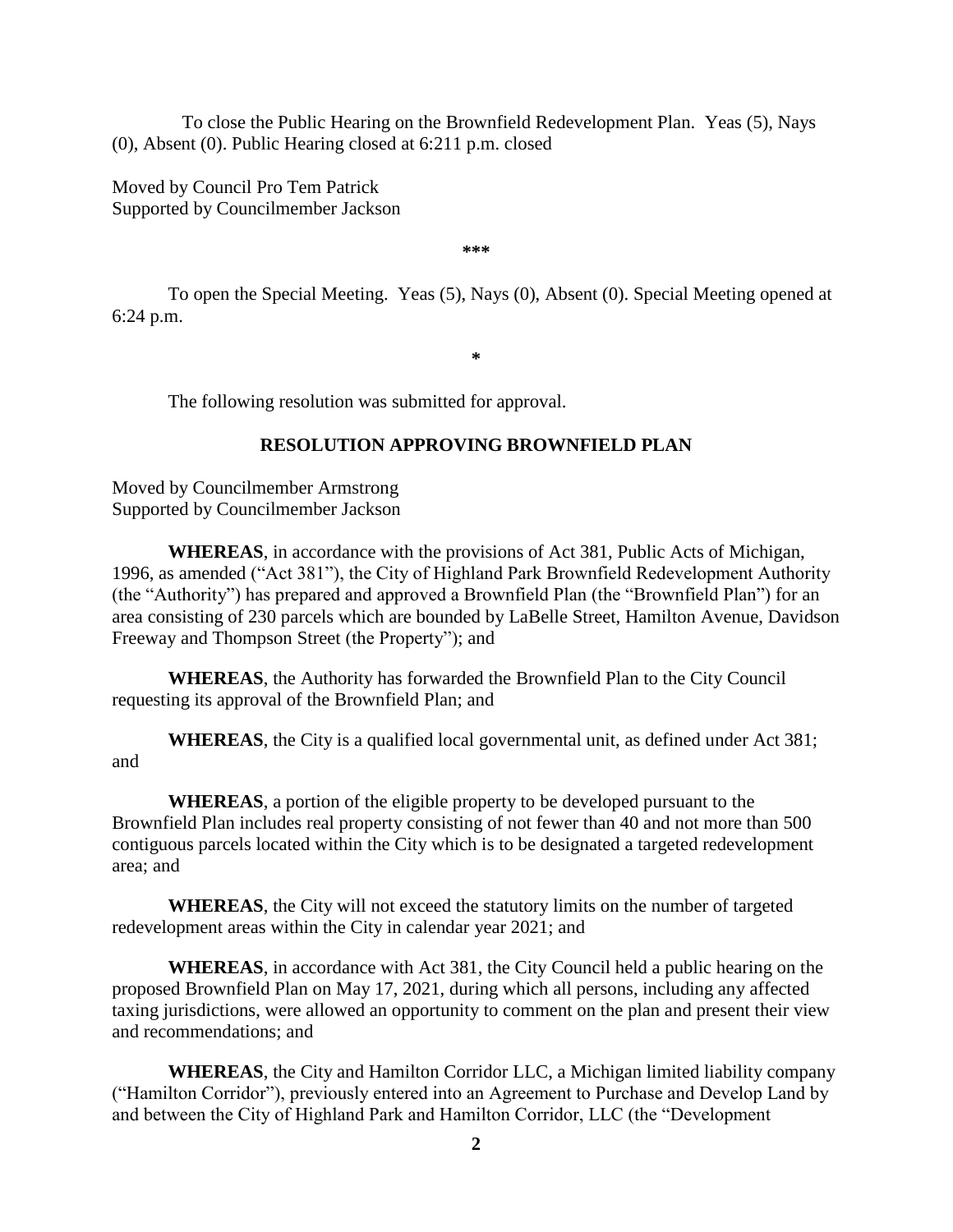Agreement"); and

**WHEREAS**, Hamilton Corridor is seeking the City's approval to assign its right, title and interest in the Development Agreement, including all of Hamilton Corridor's duties and obligations under the Development Agreement, to EJM Highland Park, LLC ("EJM").

## **NOW, THEREFORE, BE IT RESOLVED, THAT:**

1. Definitions. Where used in this Resolution the terms set forth below shall have the following meaning unless the context clearly requires otherwise:

"Brownfield Plan" means the Brownfield Plan approved by the Authority for an area consisting of 230 parcels which are bounded by LaBelle Street, Hamilton Avenue, Davidson Freeway and Thompson Street, copies of which Brownfield Plan are on file in the office of the City Clerk.

"Targeted Redevelopment Area" means those parcels of land described as such in the Brownfield Plan.

2. Public Purpose. The City Council hereby determines that the Brownfield Plan constitutes a public purpose.

3. Best Interest of the Public. The City Council hereby determines that it is in the best interests of the public to promote the revitalization of environmentally distressed areas in the City to proceed with the Brownfield Plan.

4. Review Considerations. As required by Act 381, the City Council has in reviewing the Brownfield Plan taken into account the following considerations:

(a) The Brownfield Plan meets the requirements set forth in section 13 and section 13b of Act 381.

(b) The proposed method of financing the costs of eligible activities described in the Brownfield Plan is feasible and the Authority has the ability to arrange the financing.

(c) The costs of eligible activities proposed in the Brownfield Plan are reasonable and necessary to carry out the purposes of Act 381.

(d) The amount of captured taxable value estimated to result from adoption of the Brownfield Plan is reasonable.

5. Approval and Adoption of Brownfield Plan. The Brownfield Plan is hereby approved and adopted. A copy of the Brownfield Plan in the form approved by this resolution, and all amendments thereto, shall be maintained on file in the City Clerk's office.

6. Designation of TRA. The proposed parcels described as the Targeted Redevelopment Area in the Brownfield Plan is hereby designated as a targeted redevelopment are under Act 381, subject to its approval thereof by the Michigan Strategic Fund, and the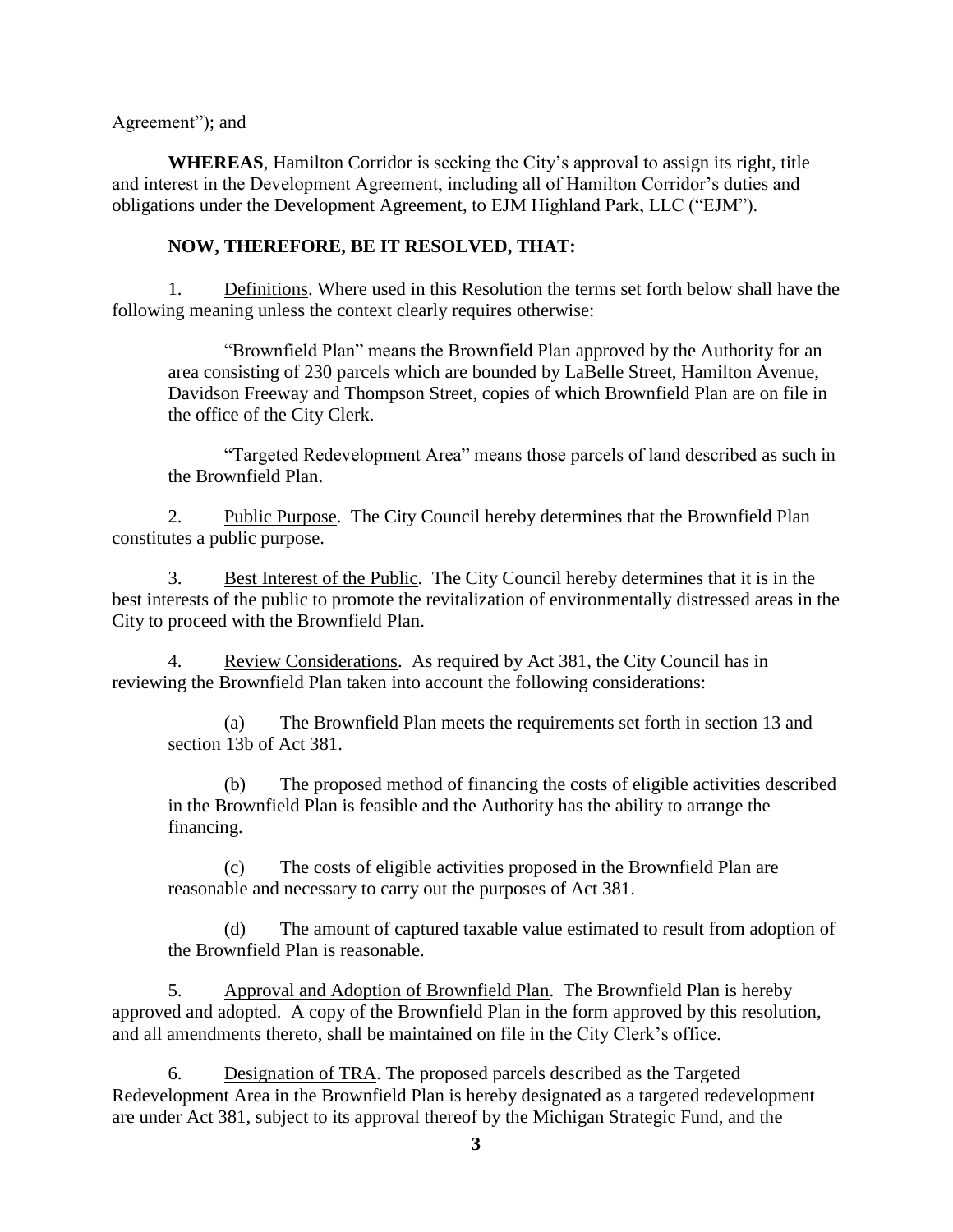property located therein shall qualify as "eligible property" under Act 381.

7. Approval of Assignment of Development Agreement. Hamilton Corridor's assignment of its right, title and interest in the Development Agreement, including all of Hamilton Corridor's duties and obligations under the Development Agreement, to EJM is hereby approved.

8. Repealer. All resolutions and parts of resolutions insofar as they conflict with the provisions of this resolution be and the same hereby are rescinded. Yeas (5), Nays (0), Absent (0).

**\*\*\***

# **ADJOURNMENT:**

Moved by Council Pro Tem Patrick Supported by Councilmember Armstrong

To adjourn the Special Meeting, motion carried, meeting adjourned at 6:28 p.m.